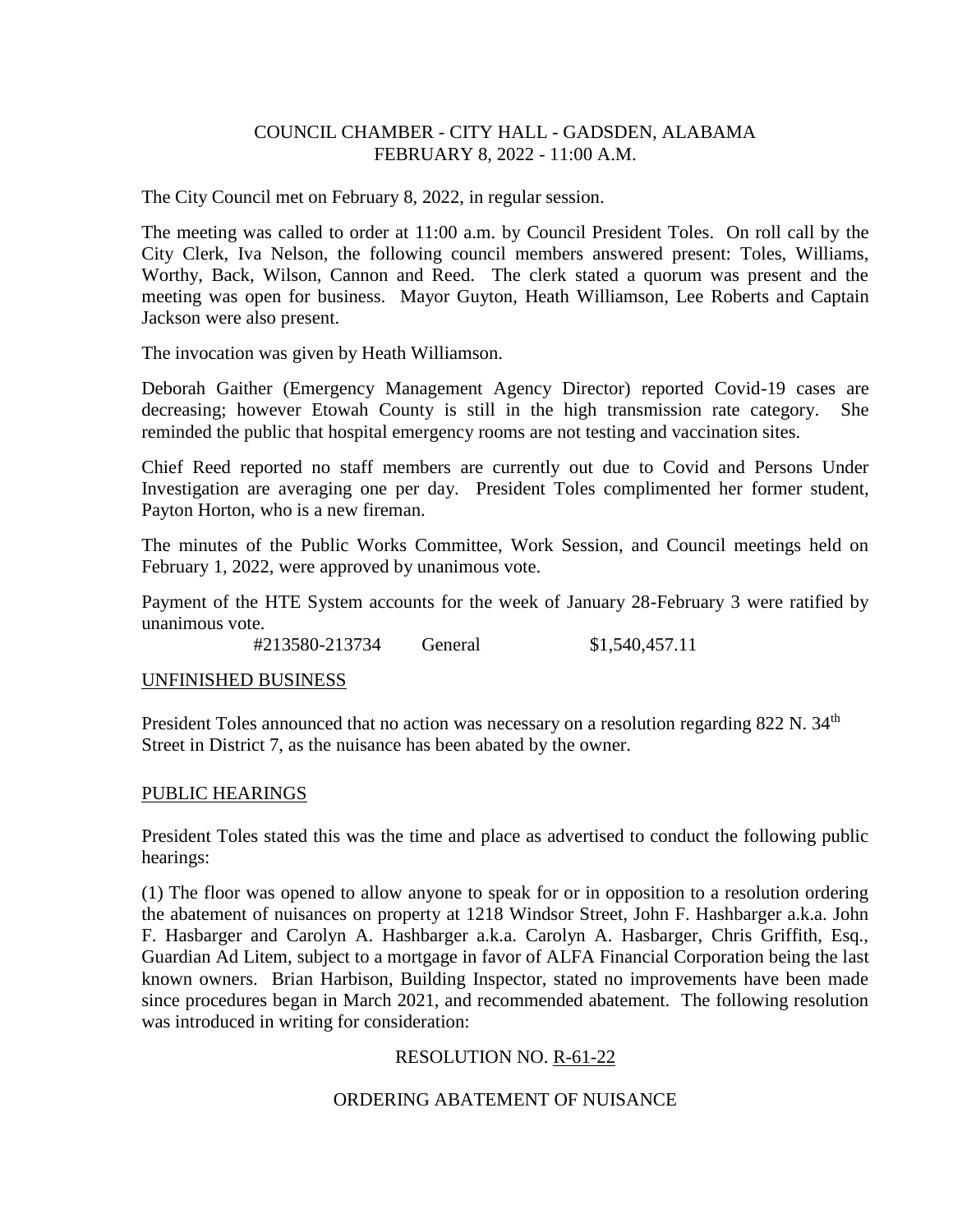(Ordering Abatement of Nuisance - 1218 Windsor Street - District 1 - John F. Hashbarger, a.k.a. John F. Hasbarger; Carolyn A. Hashbarger, a.k.a Carolyn A. Hasbarger; Chris Griffith, Esq., Guardian Ad Litem; Subject to a mortgage in favor of ALFA Financial Corporation)

Councilwoman Toles moved to adopt the resolution as introduced, which motion was seconded by Councilman Reed and unanimously adopted.

(2) The floor was opened to allow anyone to speak for or in opposition to a resolution ordering the abatement of nuisances on property at 209 Nuckolls Court (county records list property address as Nuckolls Street), the State of Alabama, possible redemption rights of Clifford Barfield and the heirs of Virginia L. Barfield being the last known owners. Brian Harbison, Building Inspector, stated no improvements have been made since procedures began in April 2021, and recommended abatement. The following resolution was introduced in writing for consideration:

### RESOLUTION NO. R-62-22

### ORDERING ABATEMENT OF NUISANCE

(Ordering Abatement of Nuisance - 209 Nuckolls Court (county records list property address as Nuckolls Street) - District 2 - State of Alabama; Possible redemption rights of Clifford Barfield and heirs of Virginia L. Barfield, potential heirs listed as Clifford E. Barfield, husband and Bobby Dale Barfield, son)

Councilman Williams moved to adopt the resolution as introduced, which motion was seconded by Councilman Worthy and unanimously adopted.

(3) The floor was opened to allow anyone to speak for or in opposition to a resolution ordering the abatement of nuisances on property at 1523 Gadsden Avenue, Monroe Bud Cameron being the last known owner. Mr. Cameron spoke, relating his health issues and asking for more time. He said his friends will help him make repairs. Brian Harbison, Building Inspector, stated this case, which began in January 2021, relates to a mobile home, tent, and debris. He referred to a previous case in 2013 and recommended abatement, since no improvements have been made. A discussion followed and Mr. Cameron said he is currently living on the property, although there is no power. Councilman Wilson expressed concern about the living conditions and Councilman Worthy advised he will try to obtain assistance for Mr. Cameron. The following resolution was introduced in writing for consideration:

### RESOLUTION NO. R-63-22

### ORDERING ABATEMENT OF NUISANCE

(Ordering Abatement of Nuisance - 1523 Gadsden Avenue - District 3 - Monroe Bud Cameron)

Councilman Worthy moved to adopt the resolution as introduced, which motion was seconded by Councilman Wilson and unanimously adopted.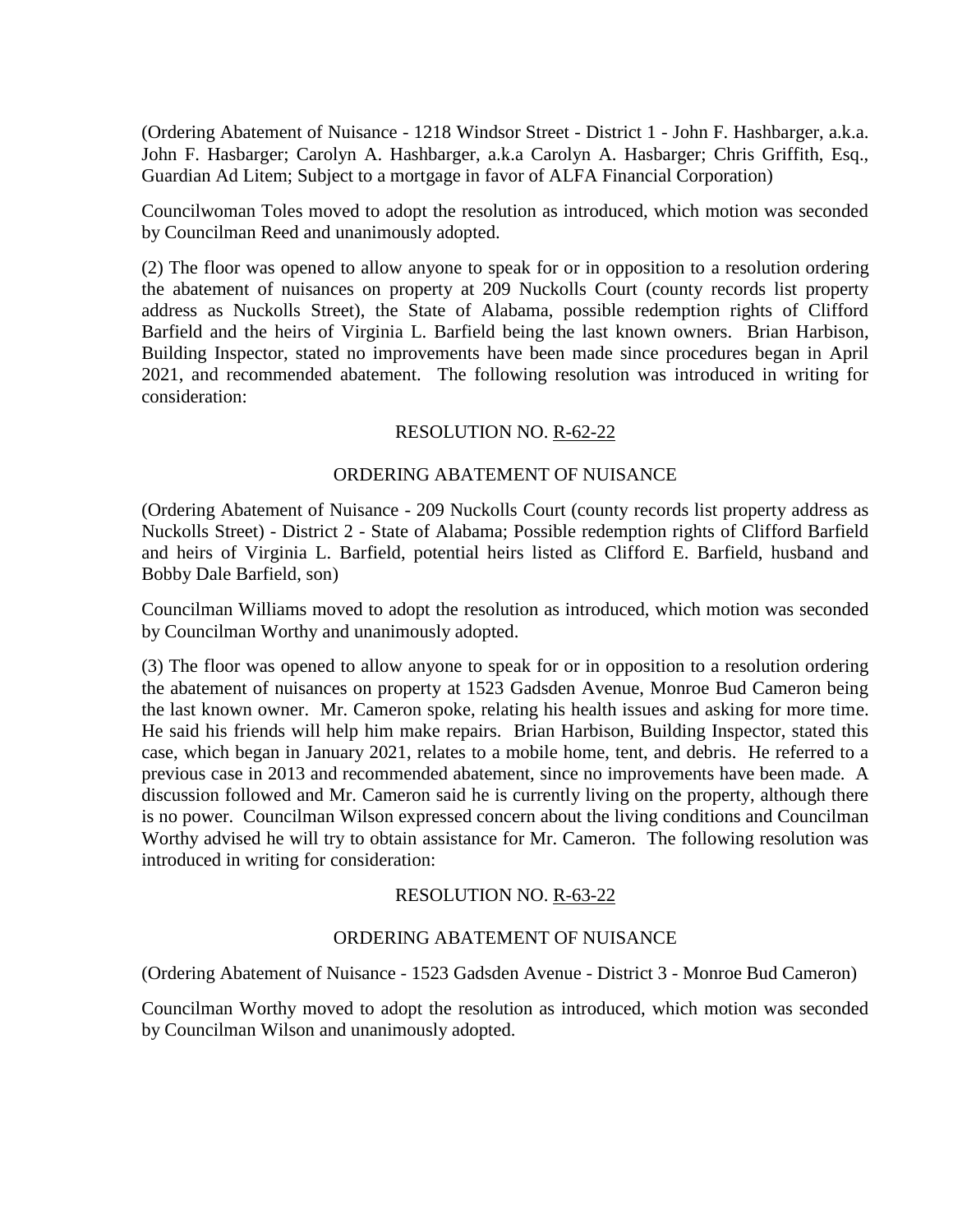### ORDINANCE - FIRST READING

The following ordinance was introduced in writing and read by President Toles:

### ORDINANCE - AMENDING SECTION 6-45 OF THE CITY CODE REGARDING ALCOHOLIC BEVERAGES

Since no action was taken in this meeting, the ordinance will be placed on the agenda of the next regular meeting for consideration.

#### NEW BUSINESS

(1) Councilman Cannon introduced the following resolution in writing for consideration:

#### RESOLUTION NO. R-64-22

### AUTHORIZING AGREEMENT WITH THOMAS M. MCELRATH

(Authorizing Agreement - Thomas M. McElrath - \$285,000.00 - For architectural and engineering services - To construct new Senior Wellness Center at 2829 West Meighan Boulevard in District 6)

Councilman Cannon said this will be a replacement facility for the Elliott Community Center building (formerly Elliott Elementary School), which is in poor condition. The center's plan, which is being funded by American Rescue Plan Act funds, will focus on the health and wellbeing of seniors. Proposed amenities include large activity/banquet room, kitchen/dining area, courtyard/outdoor dining, classroom/exam rooms, recreation rooms, Council on Aging offices, senior community garden, pickle ball courts, and outdoor walking area.

President Toles received unanimous consent to immediately consider the resolution as an item of new business. Councilman Cannon moved to adopt the resolution, which motion was seconded by Councilman Reed and unanimously adopted.

### PUBLIC

Robert Hunter said it's his understanding that 18-19 police officer positions are vacant and asked if a portion of budgeted funds could be reappropriated for a youth services department. He offered to volunteer his services and suggested utilizing two paid interns. Councilman Wilson asked Mr. Hunter if his organization had applied to United Way for American Rescue Plan funds appropriated by the City. Mr. Hunter said he will follow up on the question.

Joseph Cole referred to Black History Month and complimented Mayor Guyton, Councilman Williams, and President Toles, citing their personal actions and accomplishments. He asked the City to designate Juneteenth as a holiday. Mr. Cole expressed concern over vacancies in the police force and suggested offering \$5,000 "signing bonuses." He also suggested formation of a committee to discuss strategies and stated the need to address the pay scale for firemen. Mr. Cole noted he is meeting today with the Parks and Recreation Director regarding facilities. Councilman Worthy advised the Finance Committee will meet to discuss the Juneteenth holiday.